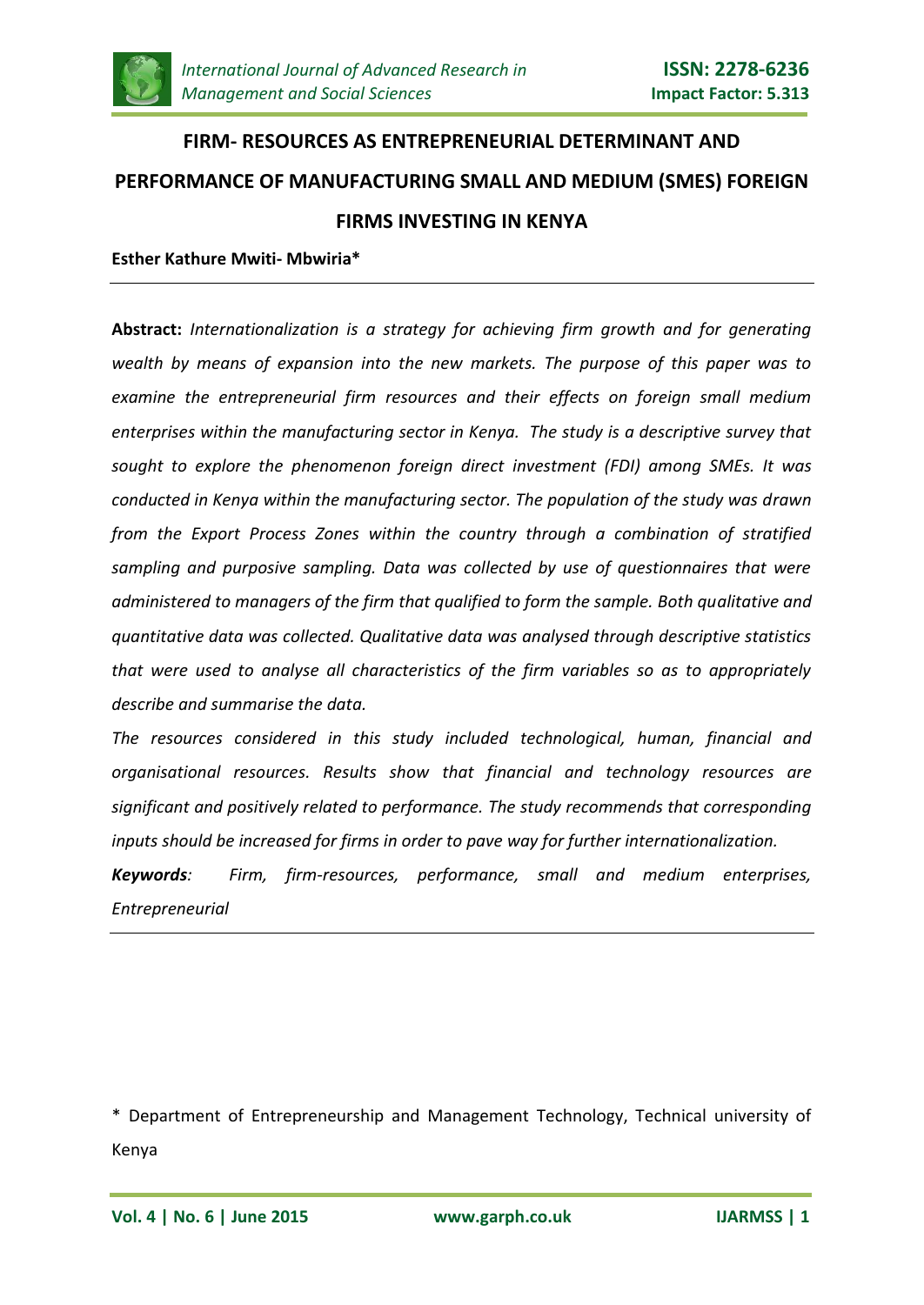

## **1.0 BACKGROUND**

An organizational resource refers to a firms internal reporting controlling and coordinating systems as well as relations with other firms in the environment. Organizational resources allow the firm to interact, to compete in the international market with less bonded constraints. Organizational resources also play a proactive role in promoting FDI growth. A number of researchers have suggested that firm's internal relationships could have a great impact on its performance (Knight and Kavusgil, 1996). From an external point of view, good relationship with business partners such as suppliers, distributors and customers are strongly linked to performance of the focal company. The firm- resources that are essential to SME performance include technology resources, human resources and financial resources. SME performance in FDI is influenced by the strategies and resources brought to bear within a particular operating environment. Firm resources are defined as assets, processes and knowledge that allow managers to design and implement efficient and effective strategies (Zeng, 2007). Empirical studies have shown FDI firms often transfer technology and process innovation to their subsidiaries in foreign markets, leading to superior subsidiary performance because such transfer of technology allow subsidiaries to offer innovative products and quality services in the host country.

Financial resources are essential to FDI as they give firms a greater degree of freedom to contemplate wide ranging foreign expansion possibilities without necessarily compromising among opportunities and make expansion process smoother and less problematic. Thus failing to maintain a sufficient level of financial sources may lead a firm's international presence to lag behind rivals in the race of pursuing global leadership. However, financial resources possessed by a firm are derived from various sources, which relates to desperate cost concern and required-to-meet obligations for deploying the resources. As a result, the firm is required to synchronize its pace of global expansion with the expectation of different resource providers.

**1.1 The objective:** To determine the entrepreneurial firm-resources that foreign entrepreneurs possess that influence their performance in Kenya.

**1.2 The Question:** What are the entrepreneurial firm resources that are possessed by the foreign manufacturing SMEs investing in Kenya?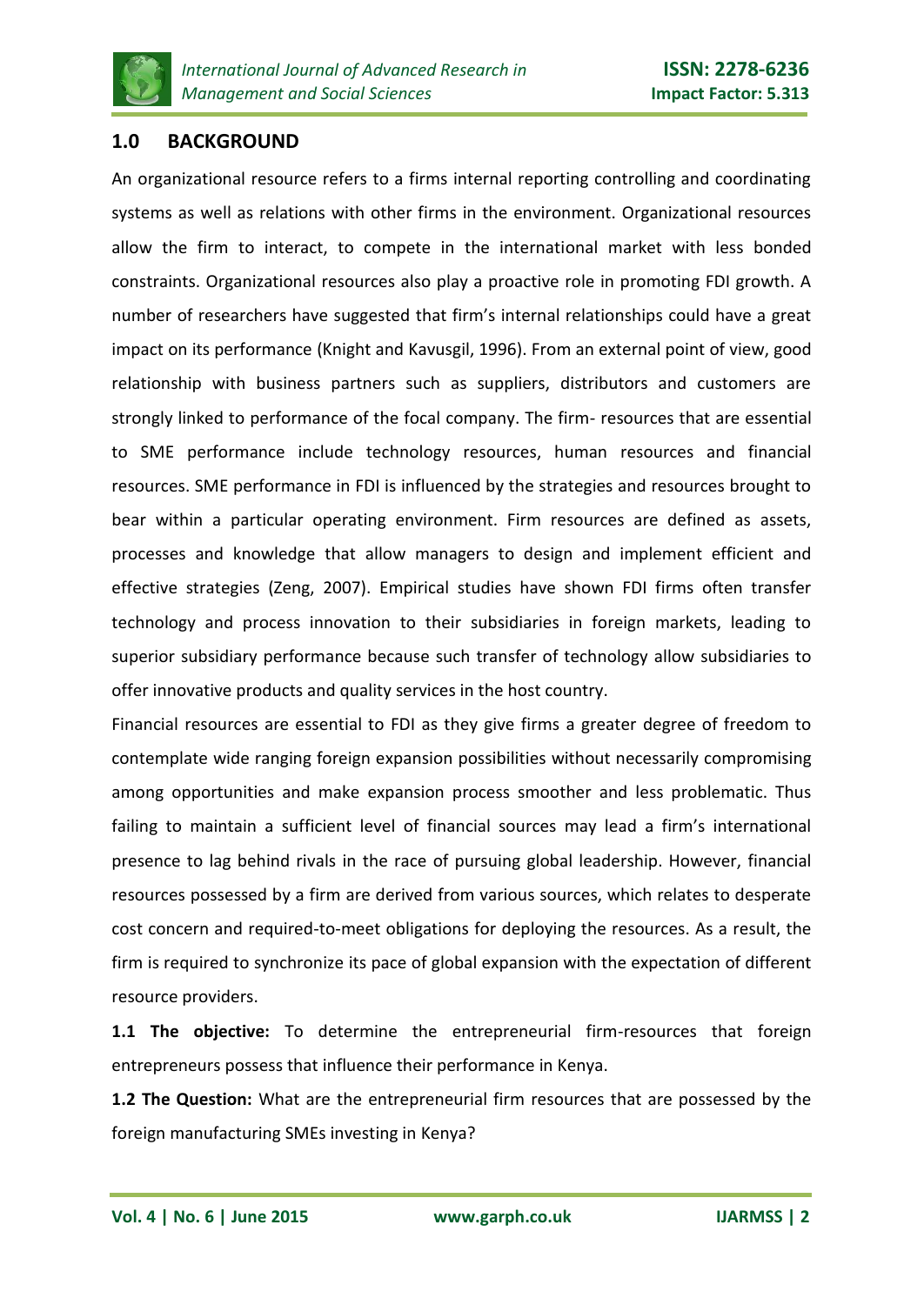

# **2.0 LITERATURE**

#### **2.1 SME Development and Foreign Direct Investment**

Traditionally, FDI has been seen to be the preserve of large firms, both in developed and developing countries. However, there is growing evidence of changes in patterns of foreign direct investment, involving a wider range of source and destination countries and the increasing involvement of small and medium( SMEs) as foreign investors, as well as larger firms and MNEs. Unfortunately, most official investment reports do not separately identify FDI activity by the size of the investing firm. Nevertheless, there is evidence that a growing number of medium sized firms, in particular, are internationalising their operations as a strategic response to increasing competitive pressure. In this context, internationalisation represents a means of reducing costs, as well as of opening up new market opportunities, thereby enabling them to combine greater flexibility with cost reduction (Majochi and Zuchella, 2003). This reflects the fact that globalisation is not exclusively a multinational or large firm issue, as a growing number of SMEs are looking to expand their markets internationally.

In general, SME internationalisation is greater in smaller, open economies and less in larger, more self-contained economies, although there are exceptions. One of the best examples is Italy, where 70% of exports are contributed by SMEs (OECD, 1997). In addition, supply chains in sectors such as 'high-tech' and component manufacturing are becoming increasingly global in character, contributing to the development of new business opportunities for SMEs as potential suppliers world-wide, and opportunities for local SMEs in developing countries as second or third tier suppliers to main contractors.

One reason why the growing involvement of SMEs in FDI is important is because there is evidence to suggest that FDI by SMEs has some distinctive characteristics in comparison with FDI by larger firms, with potential positive implications for destination economies. For example, a survey of SMEs involved in FDI showed that more than half of their investment involved some form of partnership between the investing company and a domestic SME (UNCTAD, 1998). This is because it can be attractive for a foreign investing SME to work with an existing firm, rather than starting from scratch with a Greenfield investment, with positive implications for the local SME, in terms of spill over effects.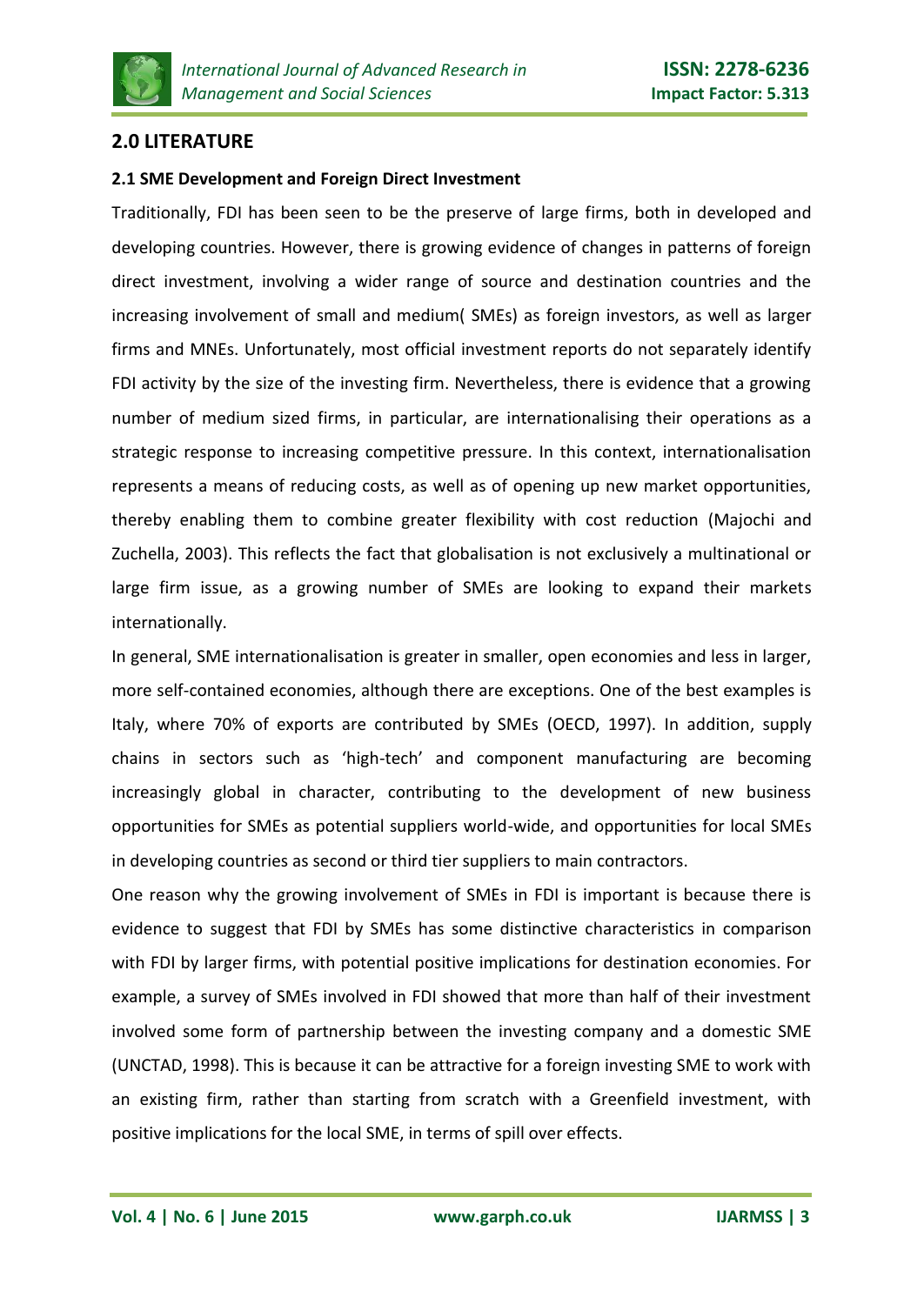

One of the few studies which focused on joint venture activity and co-operation between SMEs in mature market economies (Belgian) and firms in developing countries suggested that a SME in an industrialised country may represent a better partner for a SME in a developing or transition economy than a MNE (Davis*et al*., 2000). Essentially, this is because such a partnership is likely to represent a proportionately higher resource commitment in the case of a SME, which means that they are more likely to make efforts to ensure success. This suggests that a strategy of seeking to attract FDI undertaken by SMEs may be a rewarding one for transition and developing countries.

There is also the phenomenon of medium sized companies from mature market economies following larger firms investing abroad, as suppliers. Examples include medium- sized Finnish companies, which have internationalised following Nokia, setting up their own production units in countries such as China and Brazil as suppliers. 'Following major clients' was one of the motivating factors for investing overseas that emerged from a survey conducted among Taiwanese SMEs, alongside 'utilising local labour' and 'expanding markets (Kuo and Yang, 2003). Although the evidence base is limited, such trends offer potential opportunities, as well as threats, for local SMEs in transition and developing countries. On the one hand, opportunities may exist for some local SMEs as suppliers to these inward investing medium sized companies, which for a few may represent a stepping stone into wider markets. On the other hand, by encouraging their existing suppliers to become global players, MNEs can help to raise the entry barriers for local SMEs, as potential suppliers, at least in the short term.

Central and East European countries (CEECs) have themselves started to become sources of FDI. Although internationalisation through outward investment has a relatively short history in CEECs, it has been increasing, facilitated by the liberalisation of foreign exchange and capital flows. Although still modest in scale, it has been suggested that outward FDI by businesses in transition countries is qualitatively significant. Nevertheless, in most transition countries, it is currently limited to a small number of investors consisting mainly of national champions seeking to become regional multinationals in order to overcome the constraints of a small domestic market. The process represents a bottom-up response to internationalisation forces by businesses, rather than a macroeconomic, government inspired or supported strategy. At the same time, by international standards, multinationals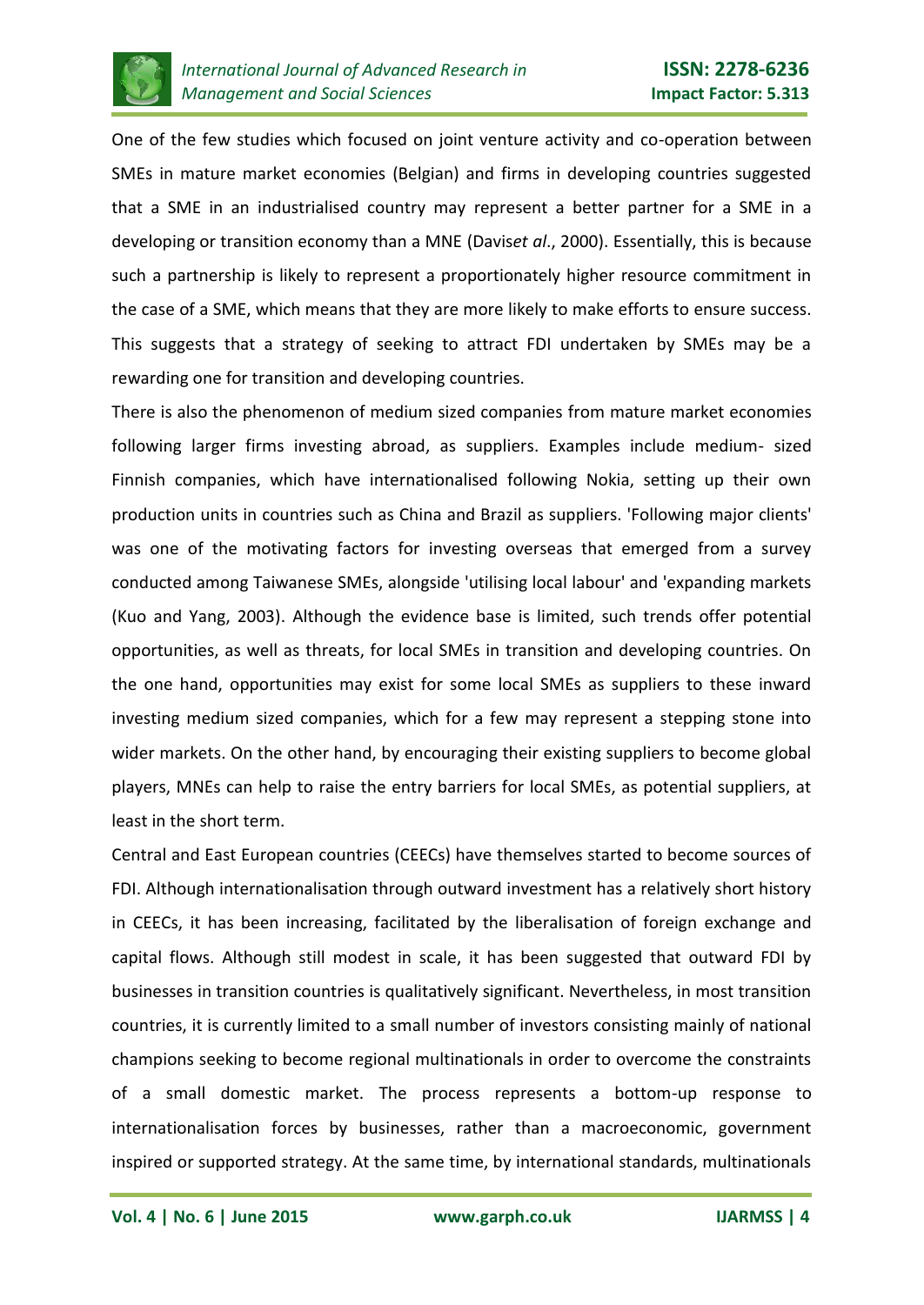

from transition countries are medium or small in size, in comparison with leading firms within the sector (Svetlicik and Rojec, 2003).

#### **2.2 Introduction of EPZs in Kenya**

The EPZs program in Kenya was developed and implemented as part of the industrial sector adjustment program (ISAP) initiated in 1988 and aimed at restructuring the industrial sector in order to stimulate investments with deliberate orientation towards exports. The program was launched in response to the limitations presented by the import substitution industrialization strategy, which resulted in a decline in industrial investment and manufacturing output; poor export performance; and weak job creation. Before 1990, the reform program concentrated on reducing the anti-export bias of the overall policy and regulatory framework according to Export processing zones authority analytical reports.

The government with the support of the World Bank implemented the export development program (EDP) in 1990 to address infrastructural and institutional constraints to export production and marketing. The implementation of the EPZ constituted an integral part of the export development program. The export processing zones act (CAP 517) was enacted in 1990 "to provide for the establishment of export processing zones and the export processing zones authority to provide for the promotion and facilitation of export oriented investment and the development of enabling environment for such investment and connected purposes,".

The act provided for manufacturing, commercial and later service activities to be undertaken by licensed EPZ enterprises operating in specific industrial park locations called zones. The zones are designated by the minister responsible for the affairs of the EPZ activities through a legal notice in the Kenya Gazette. The Act provides for a number of incentives to be given to EPZ enterprises and developer/operators. The three major categories of incentives are: i) Fiscal incentives category designed to reduce anti-export bias by reducing taxation costs. These were exemptions from income tax, import duty, withholding tax, value added tax (VAT), stamp duty and provision of an investment allowance; ii) procedural incentives designed to reduce bureaucracy and fast track investment activities. These included exemption from compliance with various national laws and defined services delivery standards by EPZ authority.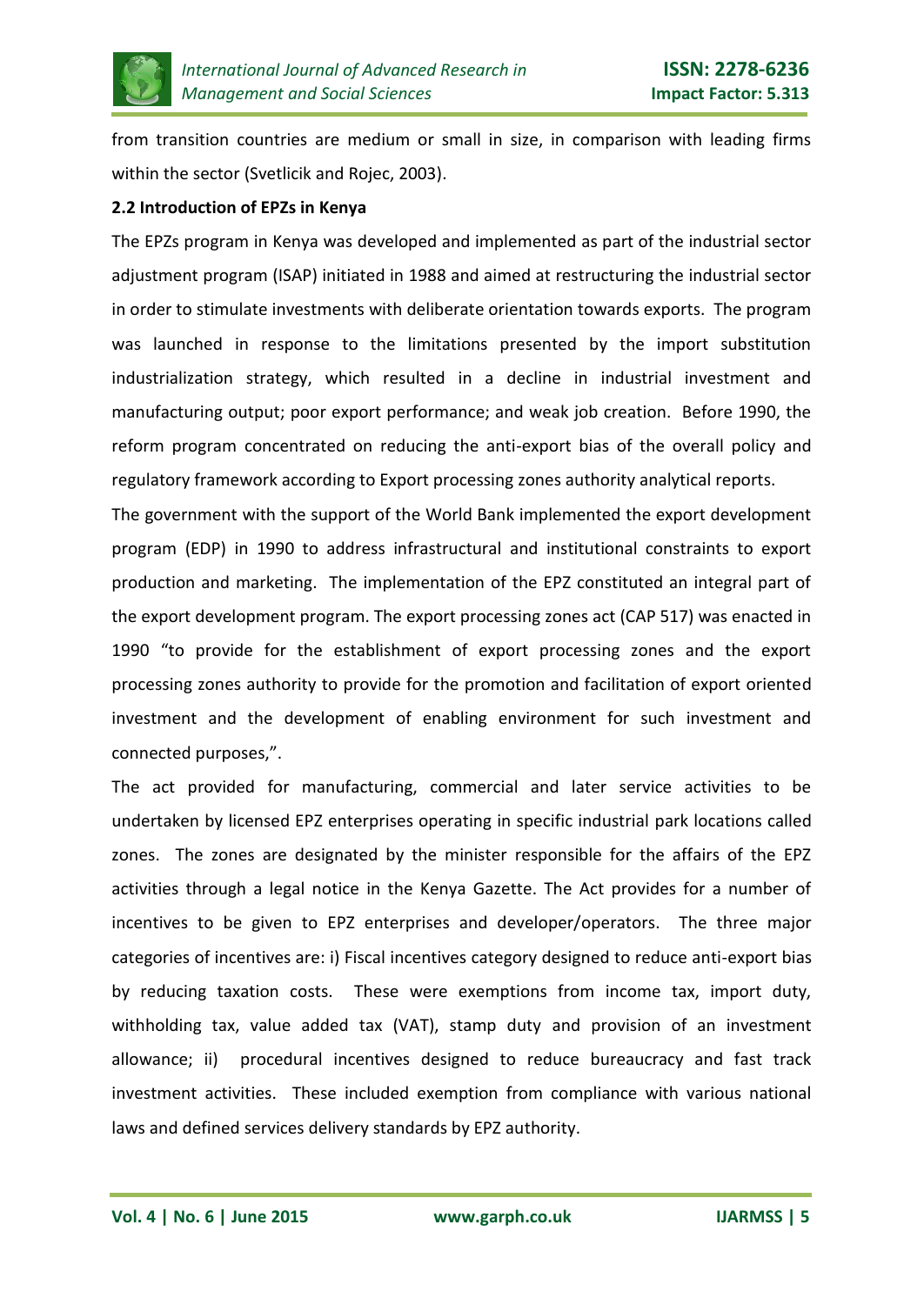

The incentives committed the authority to processing of applications for EPZ licenses within 30 days; and iii) infrastructural incentives designed to reduce start up time and costs by providing investors with ready factory units, serviced land and office space. All zones are intended to have basic essential infrastructure developed to defined standards for water supply, sewerage treatment, electricity and internal road, as well as provide factory shells and ancillary services such as security, perimeter fence, on  $-$  site customs services. Both private and public zone developments were allowed. The economic objectives of the program as developed from the EPZ Act were expansion and diversification of exports, attraction of new productive investment, generation of employment, creation of backward and forward linkages, foreign exchange, earnings and increase of technology and skills transfer. Indeed these are the standard objectives of the EPZs world over.

Despite the challenges caused by uncoordinated policy changes, bureaucratic red tape and negative publicity by labor movement, the EPZ program has registered positive growth over the years and contributed significantly to Kenya's economic development.

#### **2.3 Performance measurement**

Firm performance can be measured in many different ways. According to Crick and Spence, (2005), performance measurements in the literature until the 1980s largely concentrated on financial indicators, such as profit, return on investment, sales per employee, and productivity. Commencing from the late 1980s onwards, less tangible and non-financial measures have been extensively employed in tandem with the advent of new management, just-in-time delivery (JIT) and total quality management (TQM). Intangible measures include communication, learning, trust (Zahra *et al*., 2000) stakeholder satisfaction, competitive position quality of product, and throughout rate.

Nevertheless, many empirical studies tend to employ tangible variables in measuring firm performance because they are easier to operationalize. Garrigos-Simon*et al*. (2005) in their study on Spanish hospitality firms adopted two quantitative measures, which are profitability (return on assets, return on investment and return on sales) and growth (in sales, market share, and wealth creation); and two qualitative measures, namely stakeholder satisfaction, and competitive position. McNamee *et al*. (1999) in their study on Irish small businesses used two performance measurements, which are, growth (in sales volume and employment) and profitability (return on assets, return on sales, and profit per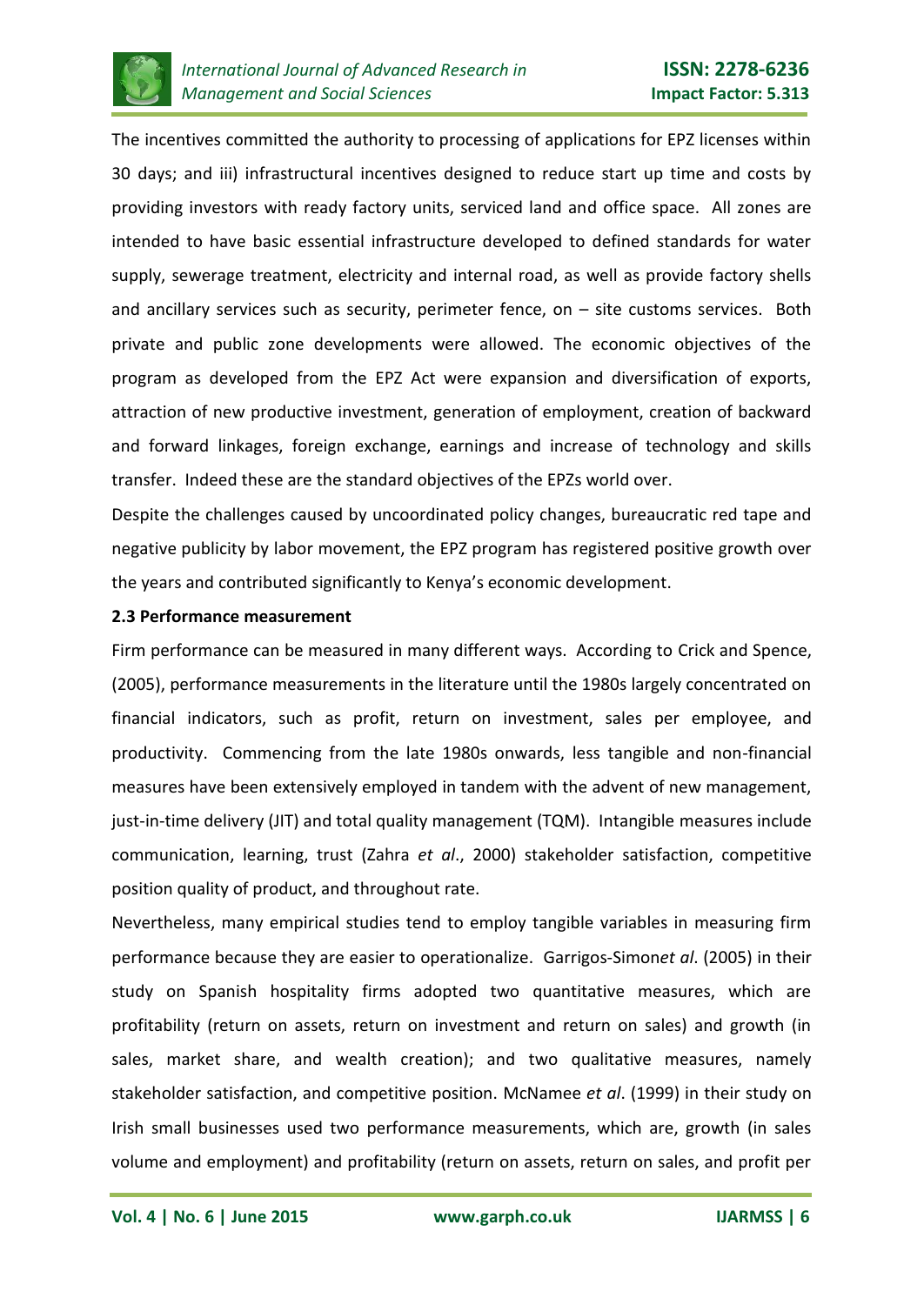

employee). A study by Powers and Hahn, (2002) on the banking industry in New England only employed one indicator, return on assets (ROA), to compare the performance of 98 banks.

# **3.0 METHODOLOGY**

The purpose of the study was to investigate the firm resources required by SMEs of foreign entrepreneurs when investing in Kenya. The focus was on the manufacturing foreign SMEs at the Export Processing Zones**.** The study employed both qualitative and quantitative design and also involved use of structured and non-structured questionnaires administered to the EPZ foreign manufacturing SMEs who served as the primary respondents. The financial statements submitted by the companies to the Kenya Revenue Authorities (KRA) and other regulatory agencies such as the EPZ authority were obtained as secondary data.

The study population comprised of the manufacturing foreign firms at the Export Processing Zone (EPZ) in Kenya. The population of the study comprised of all foreign manufacturing small and medium firms within the EPZ, whose total initial capital did not exceed KShs. 50 million The respondents comprised of the persons within the management levels. The potential respondents formed 52.1% (n=37/71) of the entire EPZ population. The foreign manufacturing SMEs were 80.4% (n=37/46) and this was a sufficient representation of the study population (Saunders, 2001).

### **4.0 RESULTS**

The main purpose was to study the firm resources that foreign entrepreneurial firms need to possess in order to invest and perform in Kenya.

#### **4.1 Characteristics of the respondents**

The respondents characteristics reviewed included; sources of FDI, firm sectors, period of operation and managerial position of the respondents. Five continents formed the main sources of inward FDI in Kenya. These include North America, Europe, Asia, South America and Africa.

It was observed that most of the companies in the EPZ were from Asia making a 40.5% followed by Europe 24.3% and African countries 18.9%. South America had the lowest respondents 5.4%.

Regarding the firms, the result indicates that 38.7% of foreign manufacturing firms comprised of textiles industries. Textiles in this case comprised of textile garments, fishing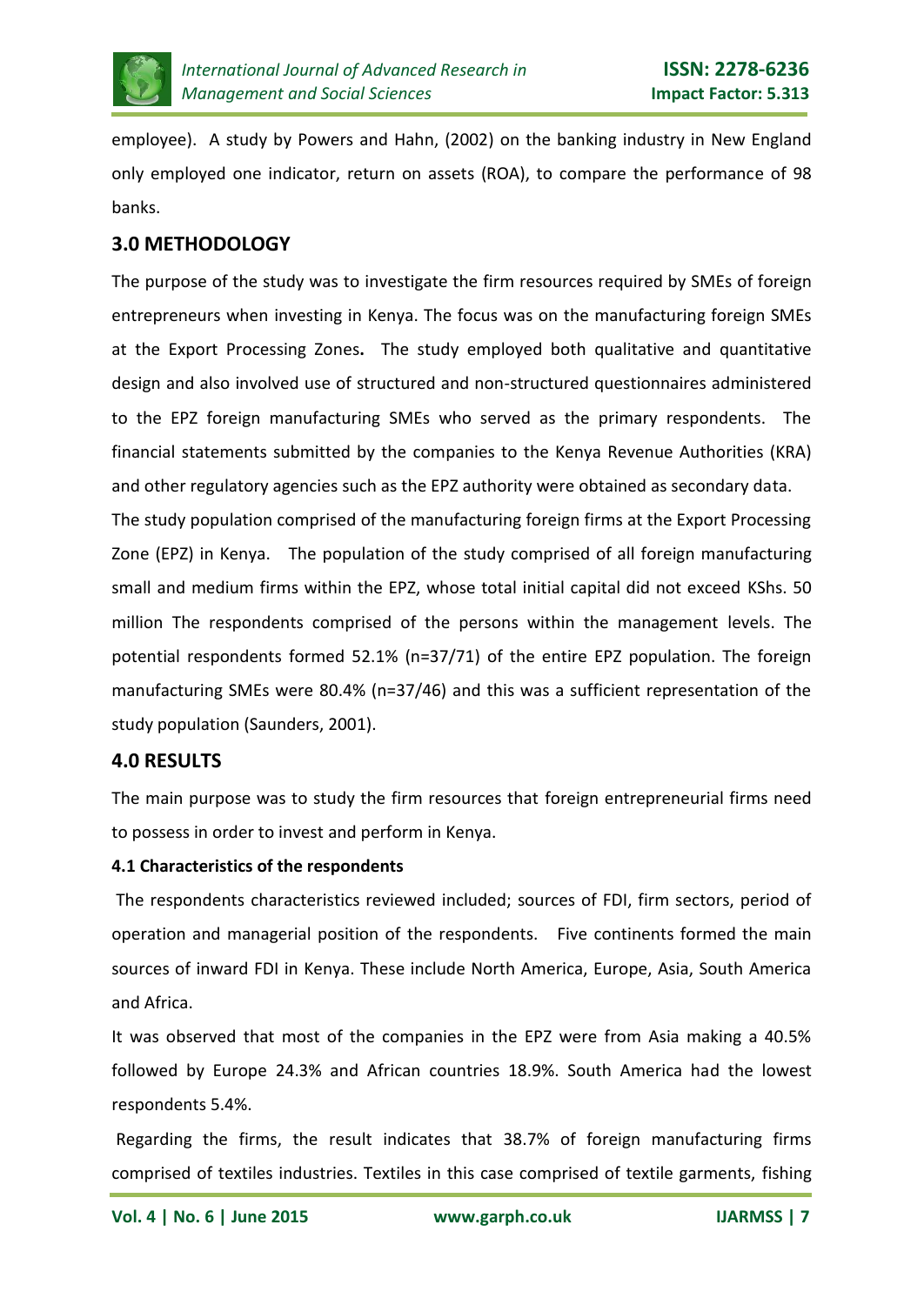

and sports nets, fabric and yarn, textile accessories for examples labels, tags and carpeting among others.

The respondents were asked to state the number of years they had operated in Kenya. Having operated in Kenya for a long period would give more accurate assessment of the country's investment climate. The findings show that 81% of the firms have been operating in Kenya for 10 year According to Wijewardena and Tibbitts, (1999) young firms tend to grow rapidly because they have innovative ideas and dynamic management.

The respondents for this study were strictly those in management positions. The right source of information is crucial to any research study. Almost half of the respondents making 48.6% were human resource managers. This was crucial in that it allowed intensive investigation among officers whom the study considered information rich since they are involved in the management of the firm.

#### **4.2 Firm resources as a determinant of FDI SMEs performance**

Firm resources are vital to the firm performance. Firm resources are defined as assets, processes and knowledge that allow managers to design and implement efficient and effective strategies. Firm performance is also influenced by the strategies and resources brought to bear within a particular operating environment. Firm resources include technology resources, human resources and organisational resources that enable SME managers to design and implement efficient strategies (Baker and Nelson, 2005). The themes that guided this objective included technology, human resources, financial sources and organizational resources.



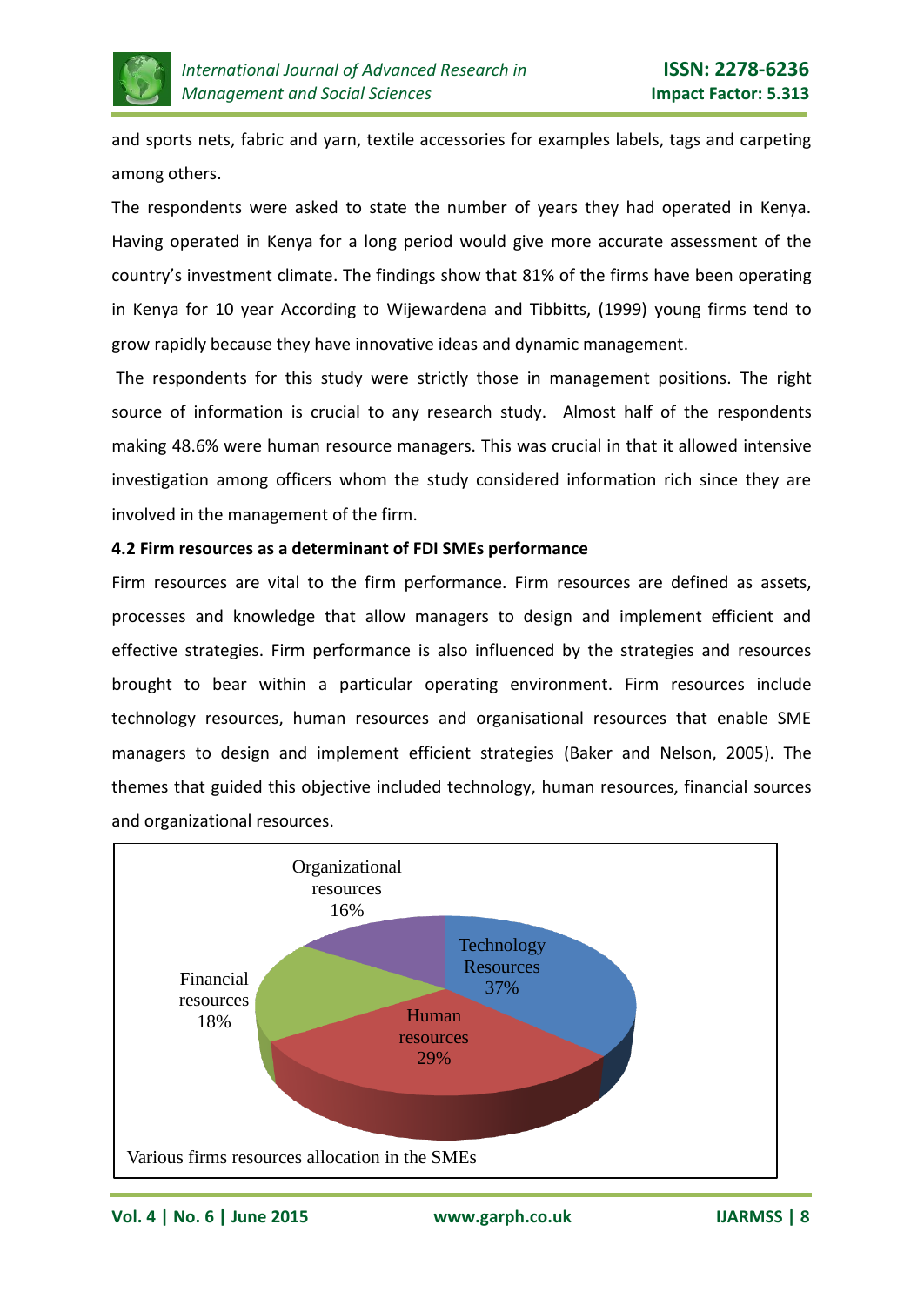

Findings indicate that the most valuable firm resources is technology with 37% (n=14), of the respondents. Empirical studies have shown that international firms often transfer resources such as technology, brand name and process innovation in their subsidiary performance because such transfer of technology to subsidiaries, offer innovative products and quality services (Chandler, 1977). The second most valuable firm resources include human resources accounting for 29% which refers to knowledge and skills of all working staff within the organisation.

The need for financial resources was ranked third at 19%. Financial resources are essential to FDI as they give firms a greater degree of freedom to contemplate wide-ranging foreign expansion possibilities without necessarily compromising opportunities, and make the expansion process much smoother and less problematic (Core and Wrengly, 2007). Organisational resources accounted for 15% was the fourth type of resources which refers to a firms internal reporting, controlling and coordinating systems, as well as relations with other firms. The environment of firms' internal relationship can have greater impact on its performance from the external point of view, good relationship with business partners and customers are strongly linked to cooperation among groups and performance of the Focal Company (Chandler, 1977).

#### **4.3 Performance of foreign direct investing SMEs**

The performance of foreign direct investment SMEs was measured quantitatively using secondary data obtained from the firm's annual audited accounts. The three measurements included; capital invested annual sales turnover and profitability. Performance was also qualitatively measured by use of networks. The findings are presented in the following s

#### **4.3.1 Capital invested on FDI SMEs performance**

Capital invested was analysed on the type of FDI. The secondary data was obtained from the responding firms annual audited accounts for three years (2009, 2010 and 2011). The results indicated that each of the clusters had a substantial increase of the capital invested in Kenya. For instance the capital invested in venture capital establishments increased from KShs. 100 million in year 1 to KShs 150 million in years 3. The total amount invested by all respondents increased from KShs 173 million in year 1 to KShs 305 million. Financial resources are essential to FDI performance. Affluent financial resources give firms a greater degree to freedom of contemplate wide ranging foreign expansion possibilities without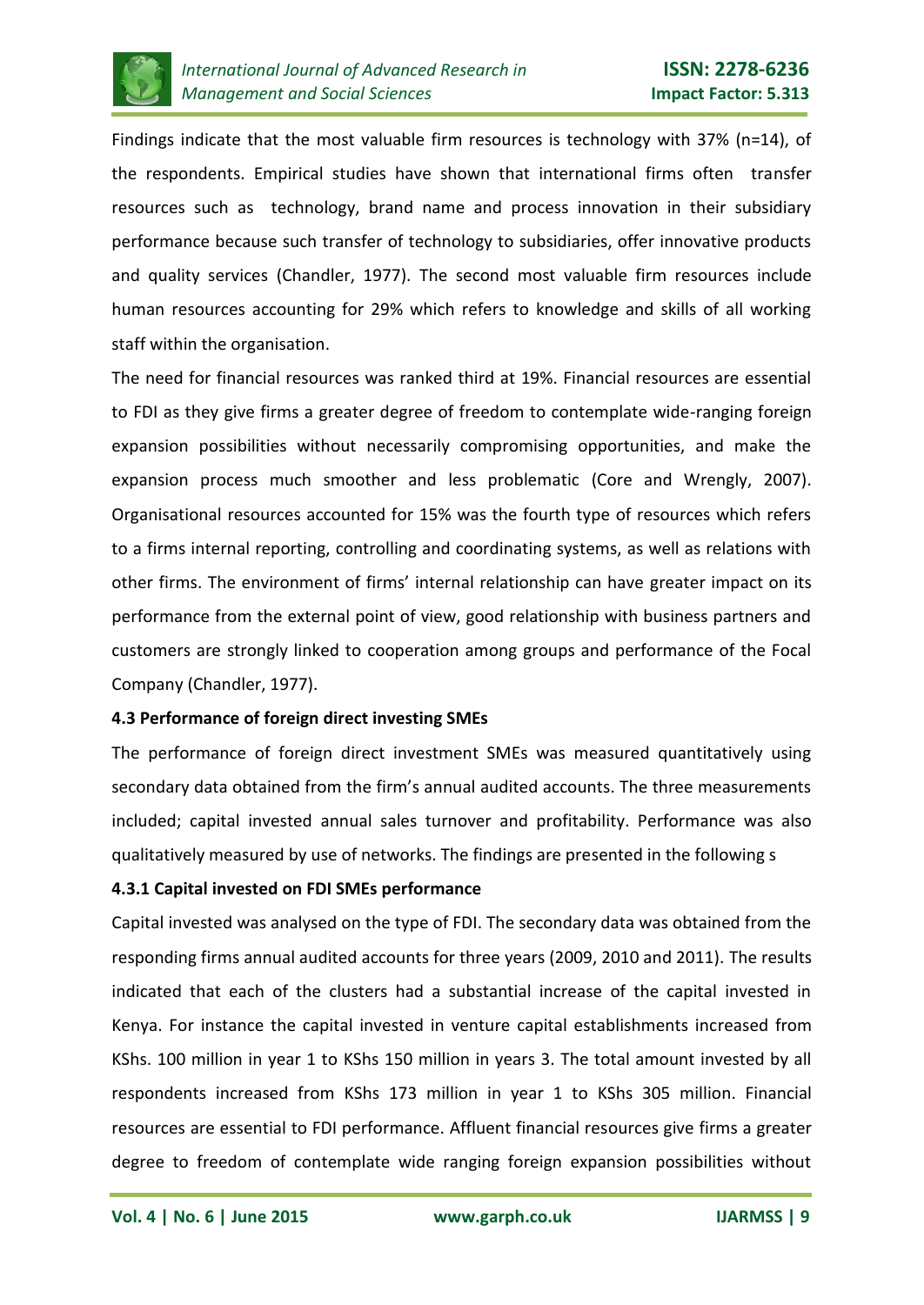

necessarily compromising among opportunities, and make the expansion process much smoother and less problematic (Hu and Bentler, 1995).



Showing capital invested by a category of FDI in three years.

# **4.3.2 Annual sales turnover on FDI SMEs performance**

The annual sales were analyzed from the secondary data obtained from the firms audited accounts for each of the FDI type. As indicated in table 4.7 each of the FDI cluster has a substantial annual sales increase for each of the three years. The annual sales turnover for each year/period was determined as percentage increase in sales. The percentage growth in sales turnover was determined using the formula;

$$
\frac{\text{Sales in year 3} - \text{sales year 1}}{\text{Sales in year 1}} \times 100\%
$$

The category that registered the highest sales turnover was acquisition with 126.7% from 30 million to 60 million within 3 years of operation. Mergers at 112.5%, and the joint ventures with 92.3% followed this, and the lowest was green field investments with growth of 50%. This shows that FDI SME's all experienced high performance in terms of sales in Kenya within the 3 years of operation under review.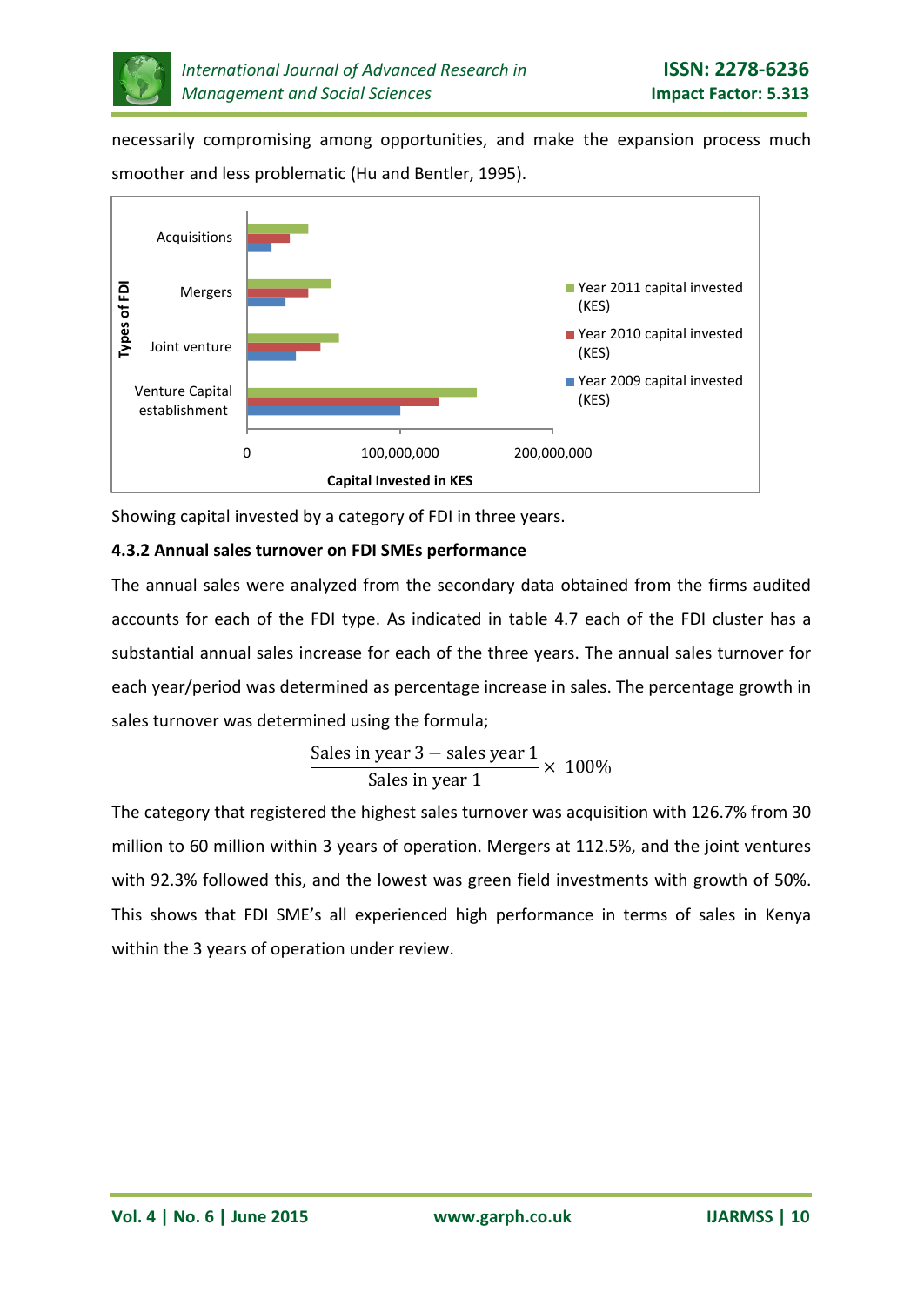



#### **Percentage growth in sales turnover**

Generally, there was a growth of all FDIs categories within the three-year period of operations with 78.9% increase in annual sales turnover. Whether this trend is sustainable can only be determined if the study is carried over a longer period. This shows a favorable business climate for foreign SMEs in Kenya.

#### **4.3.3 Profitability on FDI SMEs performance**

The trends in FDI cluster profitability was calculated using the secondary data from the firm's annual audited accounts as indicated in table 4.8. Profitability was determined by the following formula;

$$
\frac{Year\ 3\ profitability - year\ 1\ profitability}{Year\ 1\ profitability} \times 100\%
$$

The average and standard deviations of three years profitability was then calculated.

In table 4.8, all the FDI clusters showed a remarkable increase from year 1 to year 3. For instance, the trends for venture capital establishment increased from 19% in year 1 to 25% in year 3 with percentage increase of 21.7%. The overall increase for all FDI clusters increased from 19.25 % in year 1 to 24% in year 3 with a mean percentage increase of 21.4%.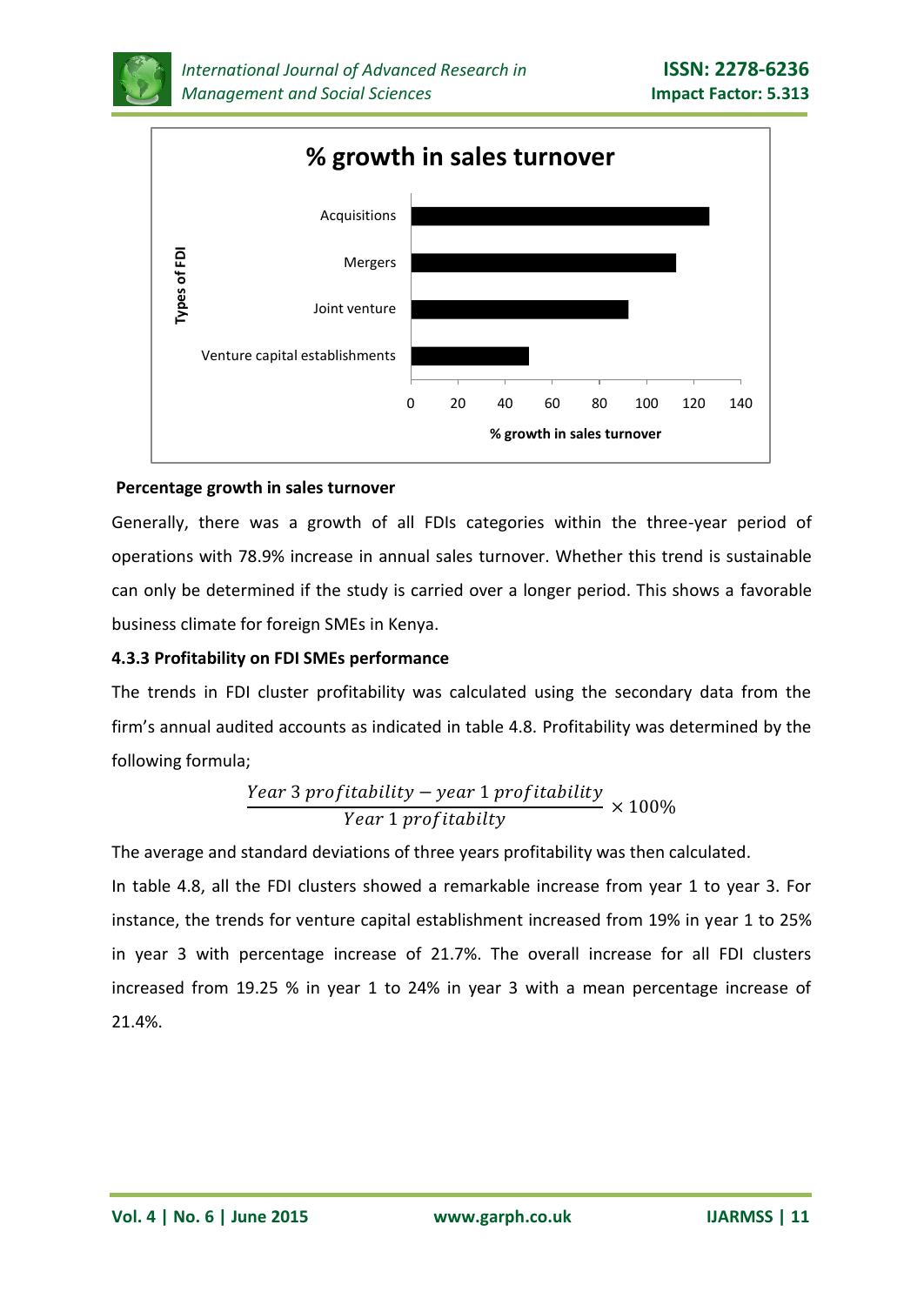



The category showing the greatest increase in profitability was mergers with average profitability of 23%, followed by venture capital establishment with 21.7% and the lowest was acquisitions with 20.3%. In overall, mergers had the highest profitability on average at 23% while acquisitions had the lowest average for the 3 years at 20.3%.

# **5.0 CONCLUSIONS AND RECOMMENDATIONS**

#### **5.1 Conclusions**

The study was concluded based on the three objectives which included; mode of entry, host country factors and firm resources as determinants of FDI SMEs performance.

Firm performance is also influenced by the strategies and resources brought to bear within a particular operating environment. The resources considered in this study included technology resources, human resources and organisational resources. Out of these four types of firm resources only technology resources were found to be positively significant and positively related to performance. As far as technological resources are concerned, a firm's technology profile has long been thought to play a key role in several international business issues, such as entry strategy and mode of operations.

Empirical studies have shown international firms often transfer resources such as technology, brand name and process innovation to their subsidiaries in foreign markets. Leading to superior subsidiaries performance because such transfers of technology allow subsidiaries to offer innovative products and quality services in the host country. Freeman and Reid (2006) indicated SMEs, in their FDI process, faced three critical constraints including the lack of economy of scale, lack of financial and knowledge resources and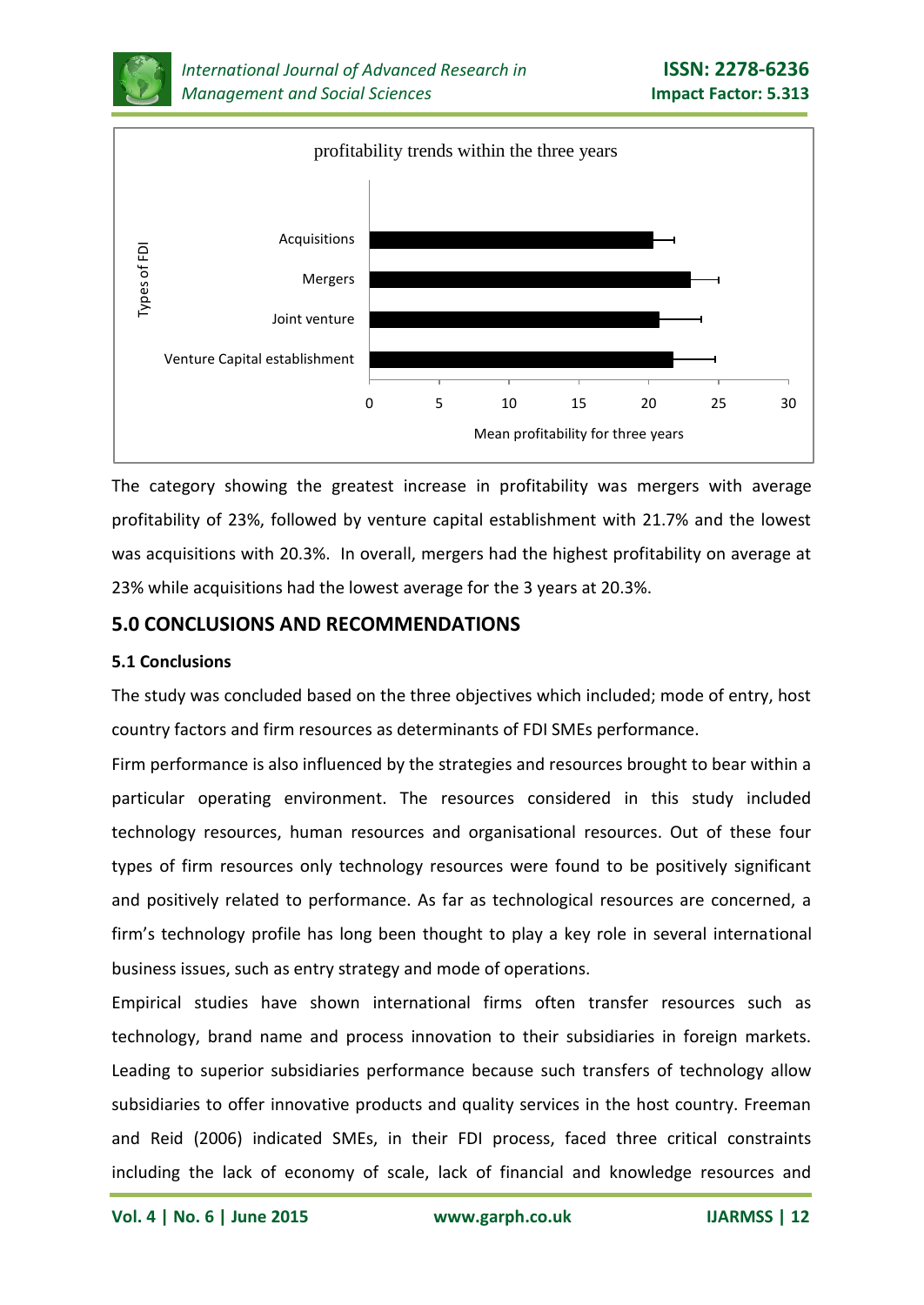

aversion to risk taking. A major impediment to FDI expansion of manufacturing SMEs is the lack of finance, which may discourage them from pursuing FDI opportunities.

#### **5.2 Recommendations**

Based on the above analysis, policy recommendations and implications are given as follows

- 1. Advanced technology is a key element to establish comparative advantage for FDI firms. Therefore, innovation capacity of FDI firms should be improved via strengthening their absorption capability and increasing research and development inputs.
- 2. Management system and FDI management experience should be enhanced. To improve FDI management experience, networking and knowledge-based activities should be encouraged.
- 3. Despite the lack of significance of the controlling resource capacity on the performance of firms, it should not be overlooked. Financing capacity and senior managers with management know-how are the decisive factors in internationalization. Therefore, corresponding inputs should be increased for firms in order to pave way for further internationalization.

#### **REFERENCES**

- 1. Baker, T., & Nelson, R. (2005). Creating something from nothing: Resource Construction through entrepreurial bricolage. *Administrative Science Quarterly.*
- 2. Core & Wrengly. (2007). Coe and Wrigley, (2007. "Host Economy impacts on Transitional retail: the research agenda". *Journal of Geography,* 341-371.
- 3. Garrigos-Simon, F., Marques, D., and Narangajavana, Y. (2005). Competitive Strategies and performance in Spanish hospitality firms. *International Journal of Contemporary Hospitality Management,* 17: 22-38.
- 4. Hu, M., & Bentler, P. (1995). *Structural equation model: Concept, Issues and Applications.* CA: Sage: Thousand Oaks. 97
- 5. Knight, G., & Kavusgil, T. S. (1996). The born global firm: A challenge to traditional internationalization theory. *Advances in International Marketing* .
- 6. Kuo, H.-C., and Yang, L. (2003). A dynamic decision model of SME's FDI. *Small Business Economics,* 297-304.